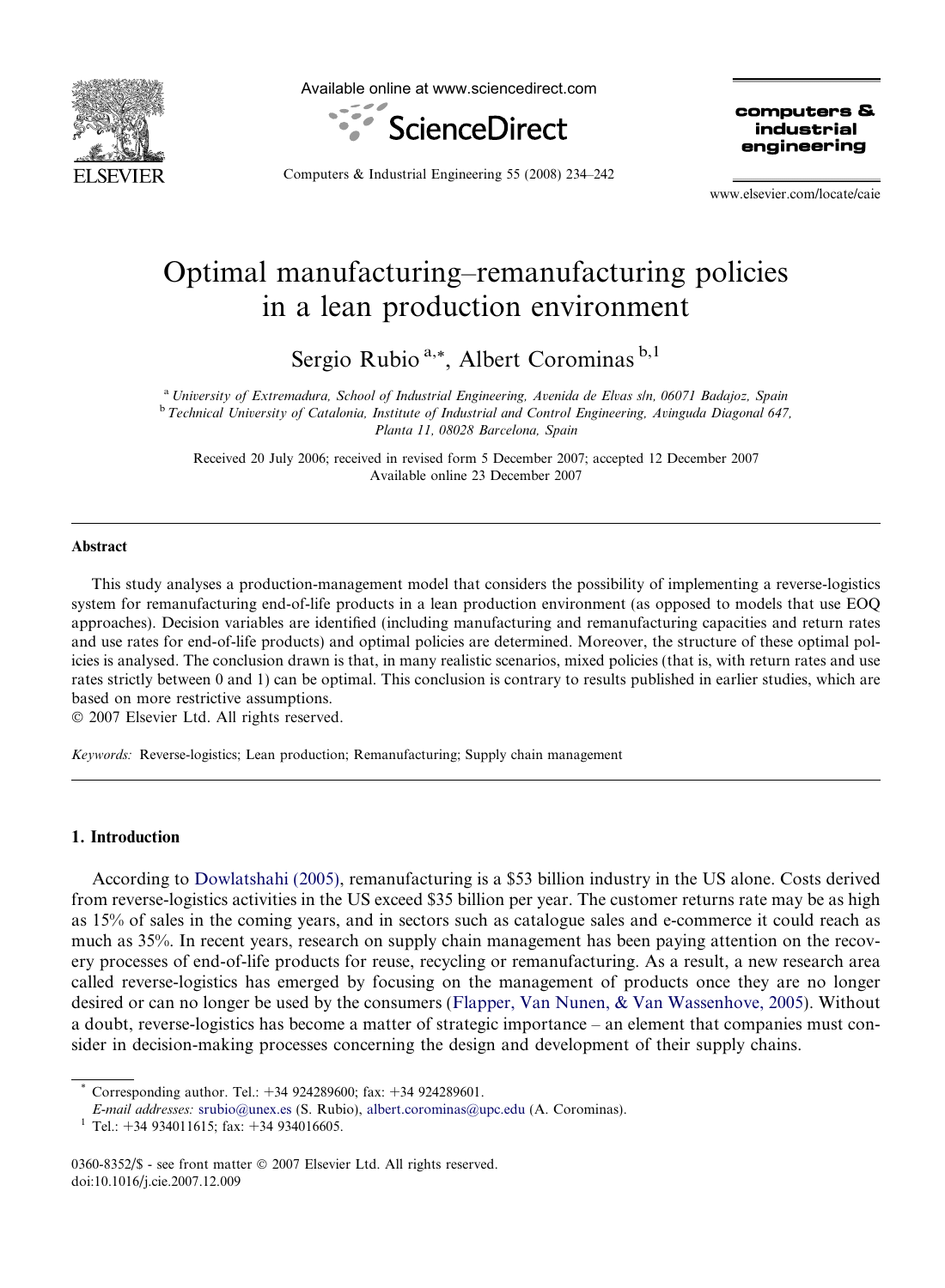The following are the most often-cited reasons [\(Thierry, Salomon, Van Nunen, & Van Wassenhove, 1995;](#page--1-0) [De Brito & Dekker, 2004; Ravi, Shankar, & Tiwari, 2005\)](#page--1-0) as to why companies establish or participate in reverse-logistics systems:

- 1. Economic reasons, both direct (consumption of raw materials, reduction of disposal costs, recovery of the added value of used products, etc.) and indirect (an environmentally friendly image and compliance with current and future legislation).
- 2. Legal reasons, because current legislation in many countries (including, for example, members of the European Union) holds companies responsible for recovering or properly disposing of the products they put on the market.
- 3. Social reasons, because society is aware of environmental issues and demands that companies behave more respectfully towards the natural environment, especially with regard to issues like emissions and the generation of waste.

The legal reason has traditionally been viewed as having a negative effect on companies' ability to compete, due to the costs involved in adapting processes and industrial operations to comply with regulations. Nevertheless, according to [Porter and van der Linde \(1995\),](#page--1-0) properly designed environmental laws can spur innovations capable of compensating for the cost of compliance. These ''innovation offsets" not only reduce the net cost of compliance but also generate sustainable competitive advantages by reducing overall manufacturing costs and time to market and increasing the value of the product for the consumer. Thus, in addition to companies' legal responsibility, the potential for gaining competitive advantages by complying with environmental legislation is a further reason for adopting environmentally friendly policies such as reverse-logistics systems.

This interest in reverse-logistics has attracted the attention of not only companies and professionals but also academia, which has been tackling this issue in recent years [\(Prahinski & Kocabasoglu, 2006](#page--1-0)). Many of the studies published on reverse-logistics have focused on aspects of production planning and inventory management [\(Rubio, Chamorro, & Miranda, 2008\)](#page--1-0). Some of the most notable works have analysed the effects of the flow of returned products on traditional inventory-management models (see, for example, [Fleischmann et al.,](#page--1-0) [1997; De Brito & Dekker, 2003; Minner, 2003; Fleischmann & Minner, 2004](#page--1-0), for a review of the same).

However, these studies assume that such a return flow exists, without questioning whether its establishment is appropriate in economic terms and in light of the traditional producer–consumer logistical structure. It seems reasonable to assume that a company considering the development of a reverse-logistics system must first analyse how the introduction of such a recovery system would affect the capacity and resources of its current production system. Traditionally, the studies that have analysed these matters have predetermined the capacity of both the production systems (manufacturing and remanufacturing) and the systems that manage them (for example, EOQ models in constant–demand scenarios), thereby obtaining results that ultimately consist of optimal strategies that call for using all available capacity in either the manufacturing process or the remanufacturing process ([Richter, 1996; Dobos & Richter, 2003](#page--1-0) and [Dobos & Richter, 2004](#page--1-0)) rather than adopting mixed strategies (manufacturing and remanufacturing).

Our study explores these matters through an analysis carried out in a deterministic environment in which we assume that market demand is constant. Under this assumption, we propose a model that could be described as lean or just-in-time (JIT) production, in contrast to other models covered in the literature that are based on economic order quantity (EOQ) or some variation of this model [\(Harris, 1913](#page--1-0)). Lean production is one of the most influential manufacturing paradigm of recent times ([Holweg, 2007](#page--1-0)) that can be considered as a multi-dimensional approach that encompasses a wide variety of management practices, including just-intime, quality management, work teams, etc., in an integrated system that produces finished products at the pace of the customer demand with little or no waste ([Shah & Ward, 2003](#page--1-0)). One of the early messages of JIT philosophy is related to 'zero inventories' or 'stockless production'; in this sense, [Bicheno, Holweg, and](#page--1-0) [Niessmann \(2001\)](#page--1-0) indicate that JIT or lean thinking has raised the idea of batches should always be as small as possible, in order to achieve one-piece flow with batches sizes of one.

In addition, [Hines, Holweg, and Rich \(2004\)](#page--1-0) point out that lean production has been extended considerably over its lifespan, from automotive to manufacturing, and even to services, and indicate, as a need for research,